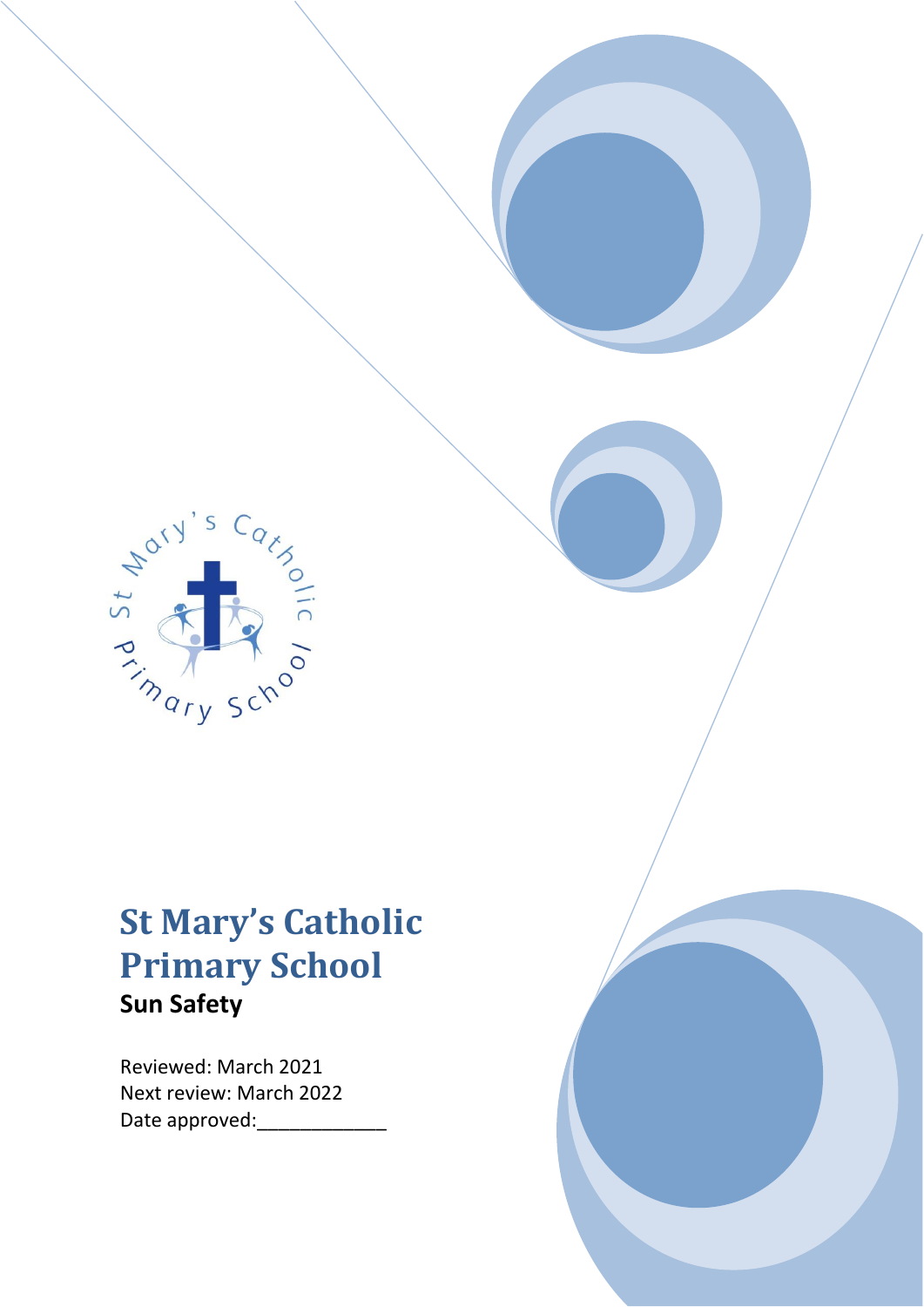### **Legal framework**

- 1.1. This policy has due regard to the following legislation and regulations:
	- Health and Safety at Work etc. Act 1974
	- The Management of Health and Safety at Work Regulations 1999
- 1.2. This policy also takes into account the following statutory and non-statutory guidance:
	- Keeping Children Safe in Education 2015

#### **Risk assessment**

- 2.1. Staff and pupils most at risk from UV radiation include those with:
	- Fair or freckled skin that does not tan, or goes red or burns before it tans.
	- Red or fair hair and light coloured eyes.
	- A large number of moles.
- 2.2. Despite the fact that the above pupils are at increased risk, all pupils and staff should be vigilant about sun safety.
- 2.3. Sun safety and protection will form a core part of our St Mary's risk assessment for outdoor working and learning.

### **Minimising risks**

- 3.1. To minimise these risks, our St Mary's will:
	- Encourage staff and pupils to keep covered up during the summer months especially at break and lunch times when the sun is at its hottest. They can protect themselves by wearing a long-sleeved shirt, and a hat with a brim or flap that protects the ears and neck.
	- Encourage staff and pupils to use sunscreen of at least sun protection factor (SPF) 15 on any part of the body that they cannot cover up.
	- Use sunscreen in accordance with the product's instructions.
	- Encourage staff and pupils to take their breaks in the shade, if possible, rather than staying out in the sun.
	- Reschedule work/outdoor lessons to minimise UV exposure.
	- Situate water points and rest areas in the shade.
	- Encourage staff and pupils to drink plenty of water to avoid dehydration.
	- Encourage staff and pupils to check their skin regularly for any unusual moles or spots, and refer themselves to a qualified medical practitioner where necessary.
	- Encourage the removal of personal protective equipment (PPE) when resting, to help facilitate heat loss.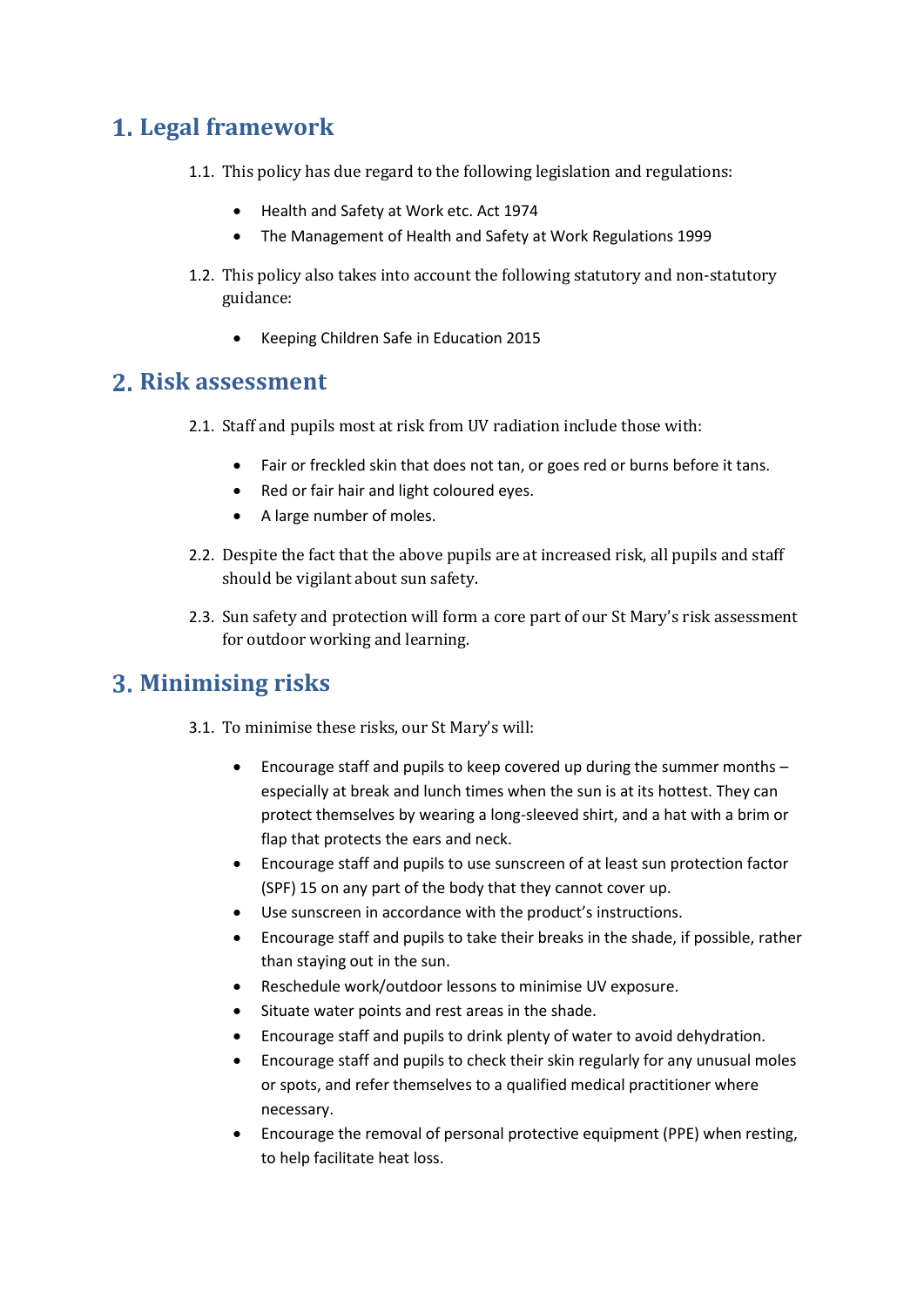#### 3.2. **Sunscreen will be provided and replenished by the parents**.

#### **Pupils with albinism**

- 4.1. St Mary's recognises that the lack of melanin in a pupil with albinism's skin increases their risk of sunburn and skin cancer.
- 4.2. In order to enhance their protection from the sun, St Mary's will ensure that pupils with albinism:
	- Wear sunscreen with an SPF of at least 30, and preferably one which provides maximum protection from both UV-A and UV-B radiation.
	- Have a thick layer of sunscreen applied at least 15 minutes before going outside.
	- Where possible, avoid going out between 11am and 3pm when the sun is at its hottest and UV radiation is at its strongest. Pupils with albinism may wait in a shaded area or in the classroom with a teacher during these times.
	- Wear sunglasses with a UV filter.
	- Cover up with a hat and loose-fitting clothing.
- 4.3. We will also ensure that specific medical advice in relation to individual pupils with albinism is adhered to at all times.
- 4.4. Sunscreen will be provided and replenished by the parents, as per the individual pupil's specific requirements.

### **Roles and responsibilities**

- 5.1. When engaged in outdoor activities, all staff and pupils should:
	- Wear appropriate clothing, including a t-shirt or shirt, at all times.
	- Wear a hat with a brim or a flap that covers the ears and the back of the neck.
	- Stay in the shade, whenever possible, especially during breaks and lunchtime.
	- Use a high factor sunscreen of at least SPF 15 on any exposed skin.
	- Drink plenty of water to avoid dehydration.
	- Check their skin regularly for any unusual moles or spots. Immediately see the school nurse/doctor if they find anything that is changing in shape, size or colour, or is itching or bleeding.

### **Administration and safeguarding**

- 6.1. **Sunscreen should be self-administered, with supervision, wherever possible.**
- 6.2. **Teachers and other staff members are not permitted to apply sunscreen**  due to the potential for allegations of abuse.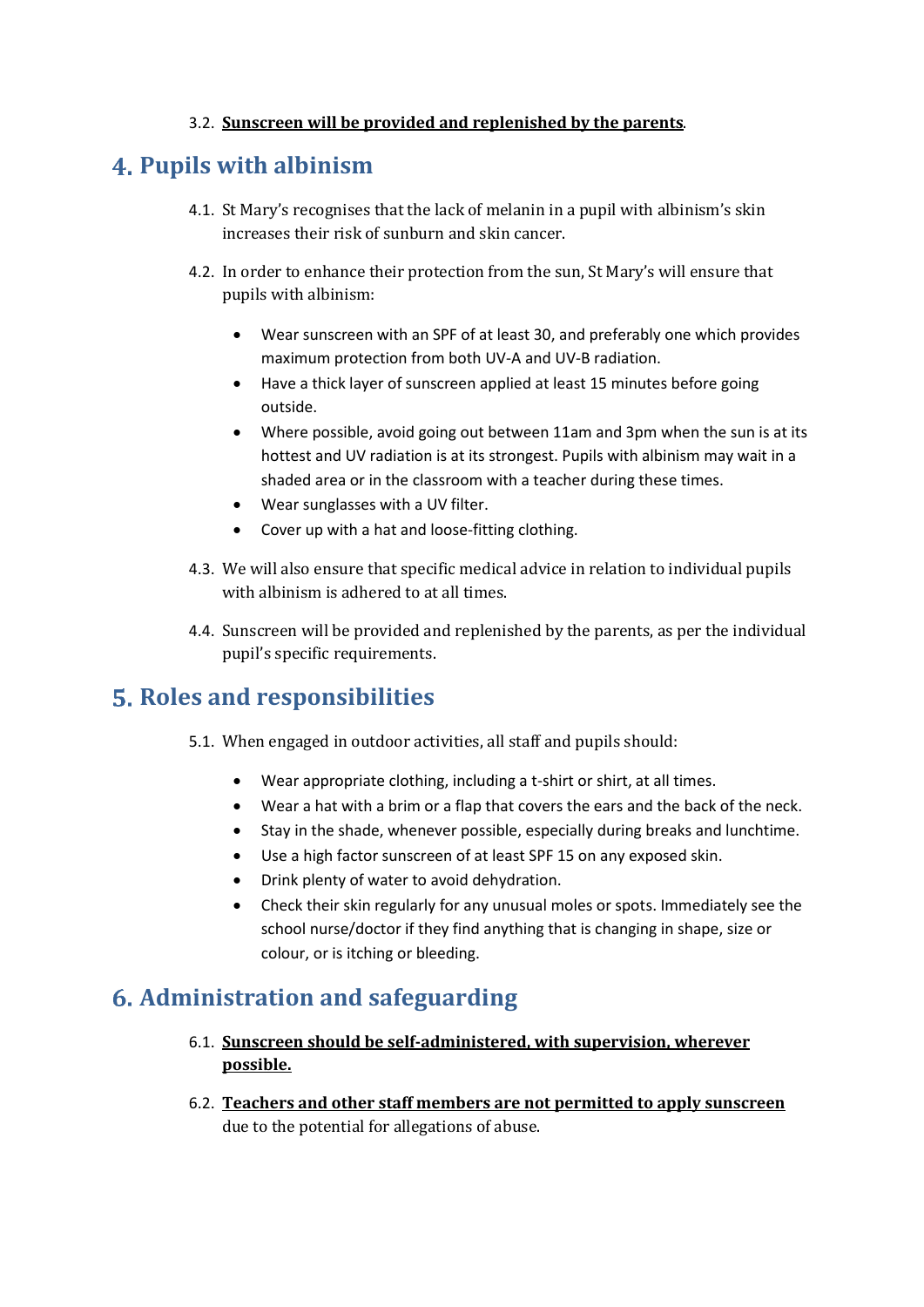6.3. Where a teacher or other staff member agrees to apply sunscreen to pupils, such as to a pupil with SEN, an adult witness should be present and parental consent must be obtained beforehand.

#### **Training and the curriculum**

- 7.1. Sun protection advice will be included as part of new staff members' HR induction and in routine health and safety training.
- 7.2. Sun safety will also form part of the personal, social and health education curriculum.

## **Monitoring and review**

8.1. This policy will be reviewed on an annual basis in line with our St Mary's policy review timetable.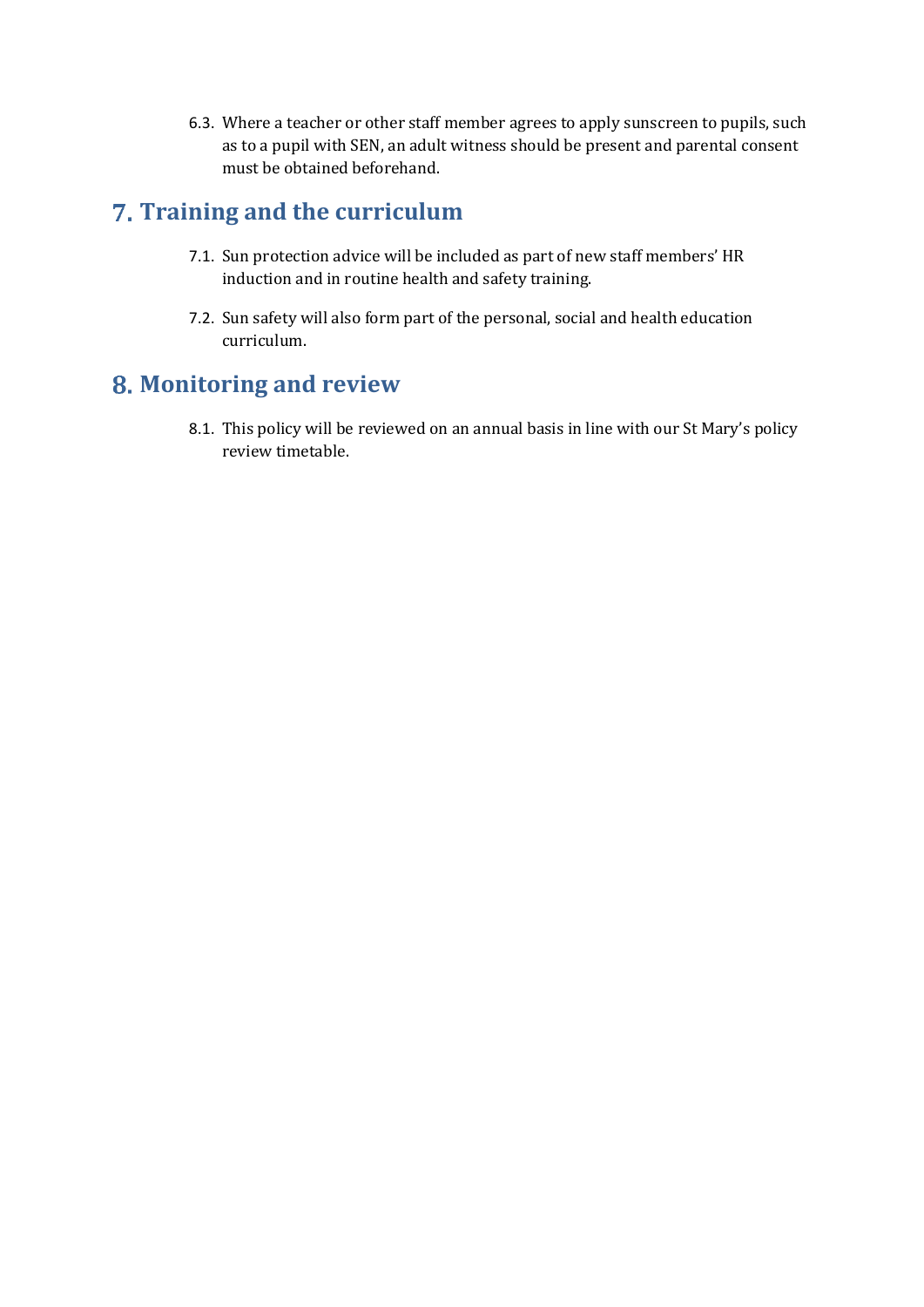#### **Parental consent to supply sunscreen**

As the parent/carer of ………………………………….., I recognise that too much exposure to ultraviolet radiation may increase my child's risk of sunburn, blistering, skin ageing, and of acquiring skin cancer.

**I therefore give permission for my child to apply a sunscreen product with a sun protection factor of 15 or higher, as specified below, when he/she will be playing outside, especially during the spring and summer months.** 

Please tick below all applicable information regarding the use of sunscreen for your child.

| I understand that I am to supply and replenish<br>sunscreen sent to school for my child.                                                             |  |
|------------------------------------------------------------------------------------------------------------------------------------------------------|--|
| The sunscreen that I supply will be clearly<br>labelled with my child's name and class and<br>will be stored in my child's bag for their own<br>use. |  |
| My child has albinism/burns easily.                                                                                                                  |  |
| I do not know of any allergies my child has to<br>sunscreen.                                                                                         |  |
| I will provide the following brand of sunscreen for<br>my child to apply.                                                                            |  |

Parent/guardian signature: \_\_\_\_\_\_\_\_\_\_\_\_\_\_\_\_\_\_\_

Thank you for you continued support

Yours Sincerely

Mrs Turner

First Aid Lead